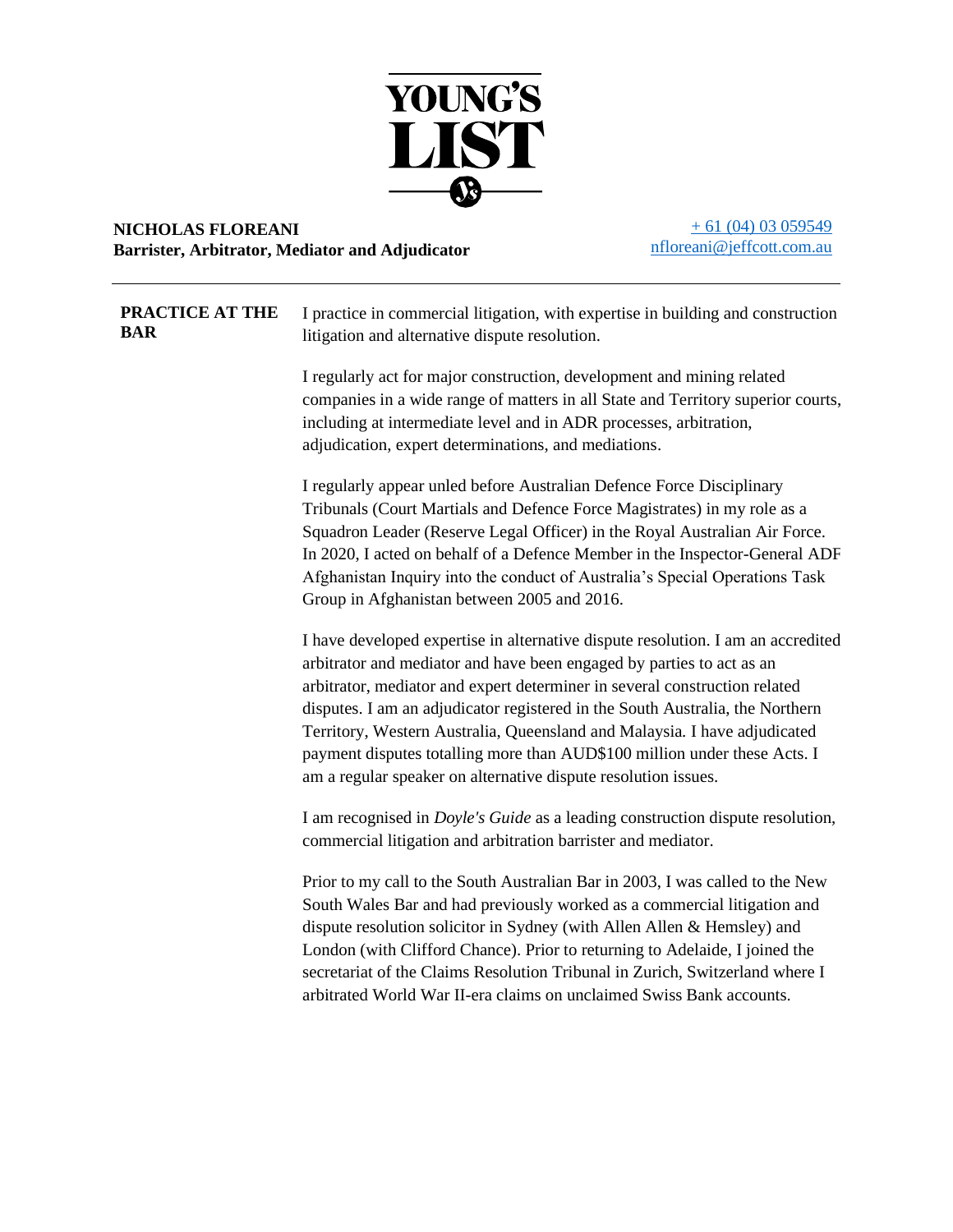| <b>APPOINTMENTS</b> | 2020 | Deputy Presiding Member of the South Australian Parole Board                                                   |
|---------------------|------|----------------------------------------------------------------------------------------------------------------|
|                     |      | Adjudicator under the Queensland Building Industry Fairness<br>(Security of Payment) Act 2017                  |
|                     |      | Company Secretary, Chartered Institute of Arbitrators (CIArb)                                                  |
|                     |      | Senior Fellow Bali International Arbitration and Mediation Centre                                              |
|                     |      | Member of Victorian Bar                                                                                        |
|                     | 2019 | Singapore International Mediation Institute (SIMI), Mediator                                                   |
|                     |      | Royal Institute of Chartered Surveyors (RICS) Dispute Resolution<br><b>ACRE</b> accredited Evaluative Mediator |
|                     |      | National Councillor of CIArb                                                                                   |
|                     | 2018 | Asian International Arbitration Centre, Kuala Lumpur, Malaysia,<br>Adjudicator and Arbitrator                  |
|                     | 2017 | Grade 2 Arbitrator, Resolution Institute                                                                       |
|                     | 2016 | Fellow of CIArb                                                                                                |
|                     |      | Fellow and Arbitrator of the Australian Centre for International<br>Arbitration (ACICA)                        |
|                     |      | Committee of the South Australian Chapter of CIArb                                                             |
|                     | 2015 | RICS Dispute Resolution, Adjudicator                                                                           |
|                     | 2014 | Squadron Leader (Specialist Legal Reserve), Royal Australian Air<br>Force (RAAF)                               |
|                     | 2012 | Resolution Institute, Adjudicator                                                                              |
|                     | 2004 | Resolution Institute, Mediator                                                                                 |
|                     |      | Flight Lieutenant, RAAF                                                                                        |
|                     | 2003 | Member of the South Australian Bar                                                                             |
|                     | 1998 | Member of the New South Wales Bar                                                                              |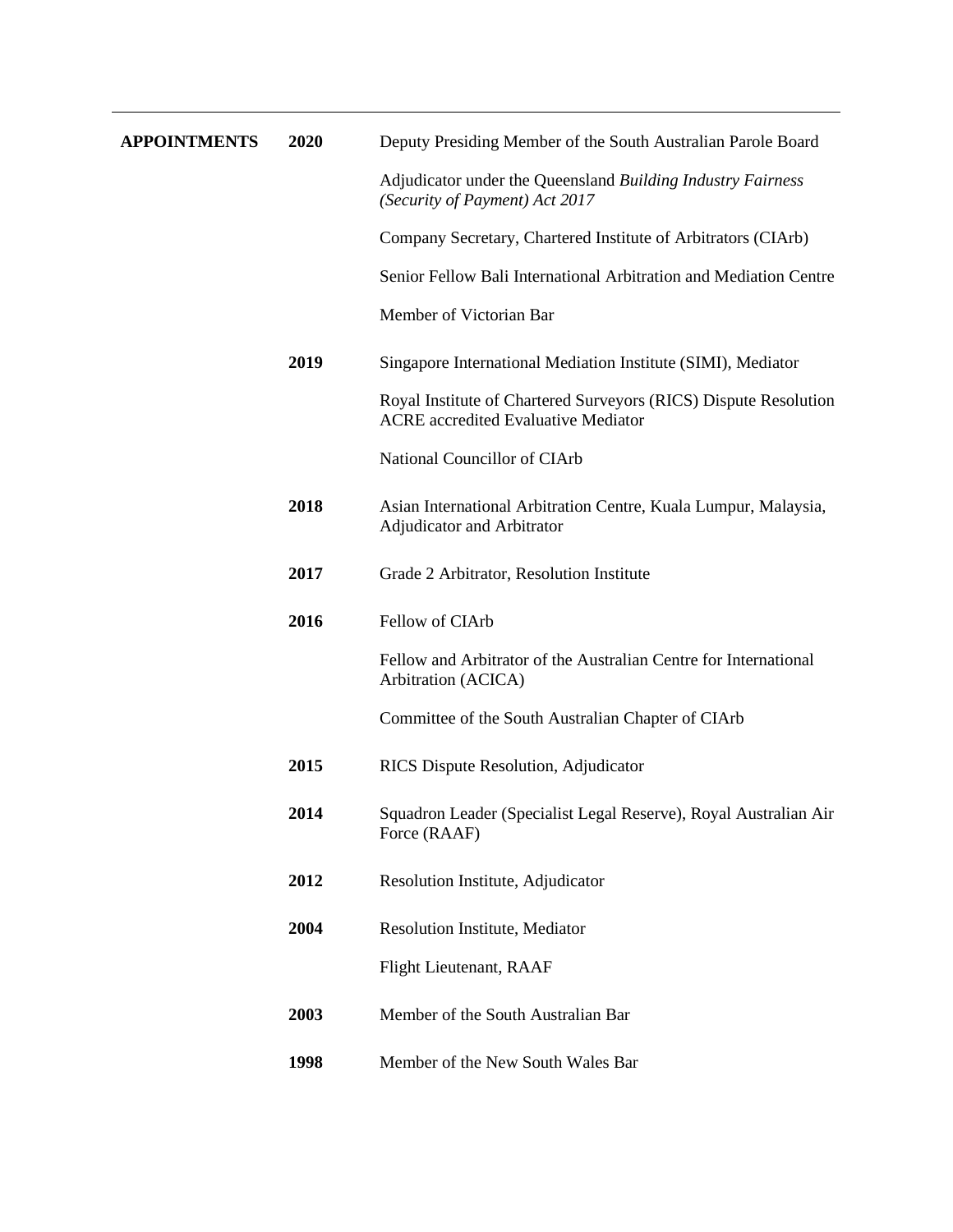| <b>QUALIFICATIONS 2020</b> |      | Certificate in Adjudication (QLD), Contract Administration Group                                                                  |
|----------------------------|------|-----------------------------------------------------------------------------------------------------------------------------------|
|                            | 2019 | Certificate in Evaluative Mediation, Singapore Management<br>University and RICS(DRS)                                             |
|                            | 2018 | Certificate in Adjudication (Malaysia), Asian International<br>Arbitration Centre, Kuala Lumpur, Malaysia                         |
|                            | 2017 | Certificate in Maritime Disputes and Arbitration, Lloyd's Maritime<br>Academy                                                     |
|                            |      | Certificate in Adjudication (Western Australia), RICS(DRS)                                                                        |
|                            | 2016 | Diploma in International Commercial Arbitration, CIArb                                                                            |
|                            | 2015 | Graduate Diploma in Military Law, Australian National University                                                                  |
|                            | 2012 | Certificate in Adjudication (South Australia), The Institute of<br>Arbitrators and Mediators Australia (now Resolution Institute) |
|                            | 2005 | Certificate in Mediation, Institute of Arbitrators and Mediators<br>Australia                                                     |
|                            | 2004 | Professional Certificate in Arbitration, University of Adelaide                                                                   |
|                            | 2001 | Qualified Lawyers Transfer Test, The College of Law of England<br>and Wales                                                       |
|                            | 1997 | Graduate Certificate in Legal Practice, University of South<br>Australia                                                          |
|                            | 1996 | Bachelor of Laws, Queensland University of Technology                                                                             |
|                            | 1993 | Bachelor of Commerce, University of Adelaide                                                                                      |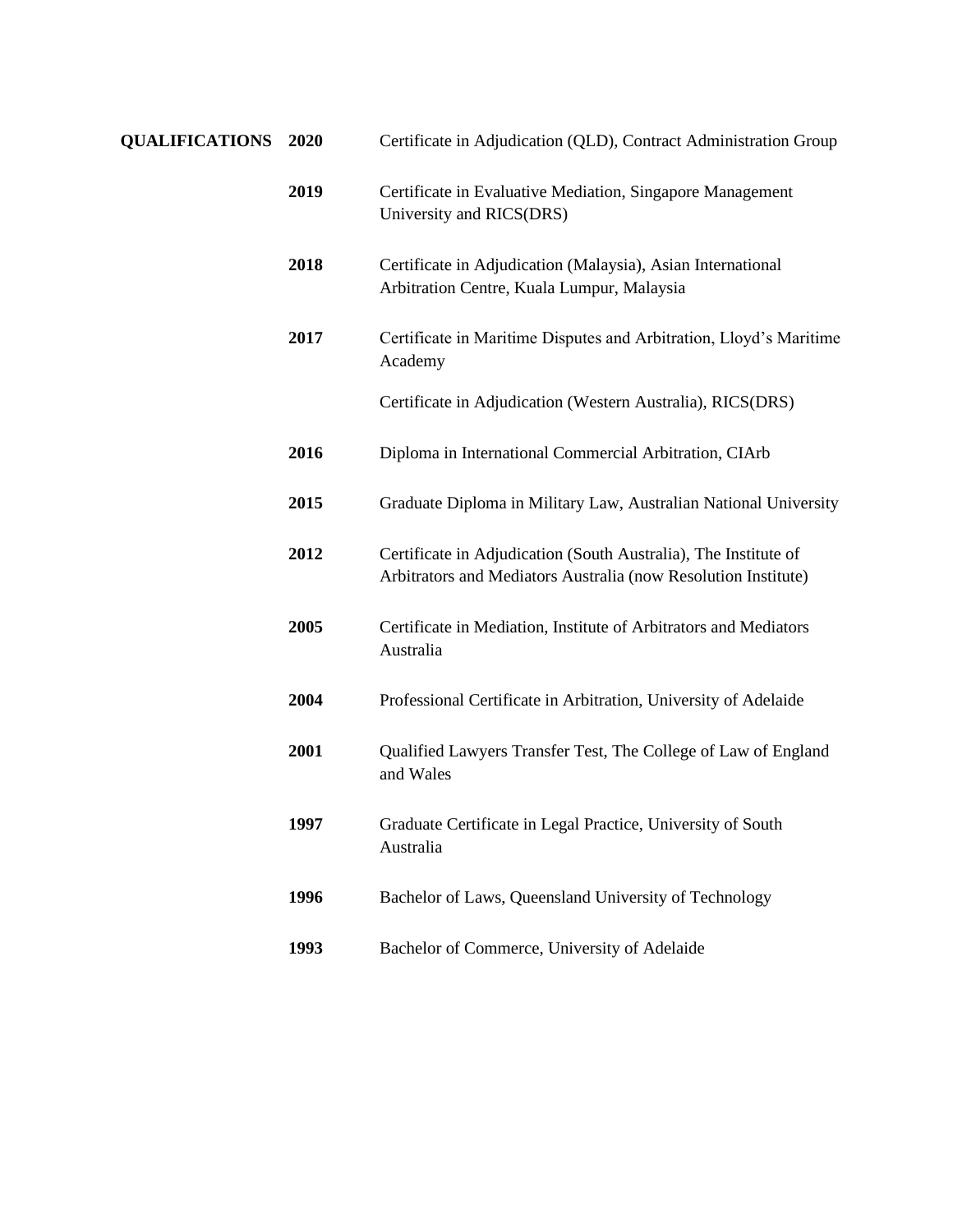| <b>PROFESSIONAL</b><br><b>RECOGNITION</b> | 2020          | Doyle's Guide - Leading Arbitration Counsel - Australia                                                  |
|-------------------------------------------|---------------|----------------------------------------------------------------------------------------------------------|
|                                           |               | Doyle's Guide: Leading Construction & Infrastructure Junior<br>Counsel - Australia                       |
|                                           |               | Doyle's Guide: Leading Construction Barristers - South<br>Australia                                      |
|                                           |               | Doyle's Guide: Leading Commercial Litigation & Dispute<br><b>Resolution Barristers - South Australia</b> |
|                                           | 2019          | Doyle's Guide: Leading Mediators - South Australia                                                       |
|                                           |               | Doyle's Guide: Leading Construction Barristers - South<br>Australia                                      |
|                                           |               | Doyle's Guide: Leading Commercial Litigation & Dispute<br><b>Resolution Barristers - South Australia</b> |
|                                           | 2018          | Doyle's Guide: Leading Construction Barristers - South<br>Australia                                      |
|                                           |               | Doyle's Guide: Leading Commercial Litigation & Dispute<br>Resolution Barristers - South Australia        |
|                                           | 2017          | Doyle's Guide: Leading Construction Barristers - South<br>Australia                                      |
|                                           |               | Doyle's Guide: Leading Commercial Litigation & Dispute<br><b>Resolution Barristers - South Australia</b> |
|                                           | $2016 - 2014$ | Doyle's Guide: Leading Construction Barristers - South<br>Australia                                      |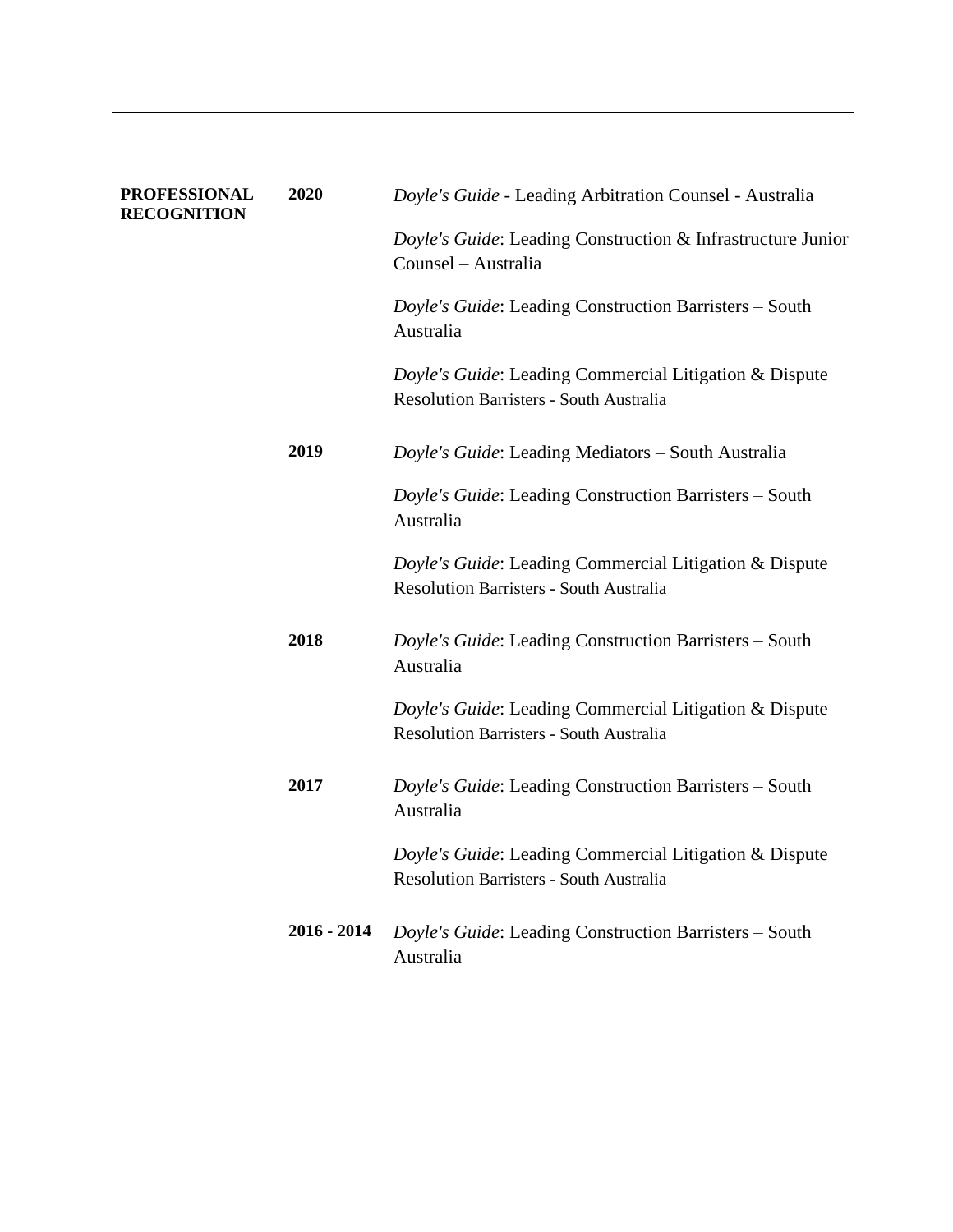| <b>COMMERCIAL</b><br><b>ARBITRATION</b> | Acted as arbitrator in disputes involving:                                                                                                                                                                                                                                                                                                                                                                                                                                                                                                                                                                                                                                                                                                                                                                                                                                                     |
|-----------------------------------------|------------------------------------------------------------------------------------------------------------------------------------------------------------------------------------------------------------------------------------------------------------------------------------------------------------------------------------------------------------------------------------------------------------------------------------------------------------------------------------------------------------------------------------------------------------------------------------------------------------------------------------------------------------------------------------------------------------------------------------------------------------------------------------------------------------------------------------------------------------------------------------------------|
|                                         | construction of the AGL Silverton Windfarm, New South Wales. The<br>dispute was between the head contractor and subcontractor and involved<br>payment and extension of time claims.<br>a multi-storey residential development in the Pilbara, Western Australia.<br>The dispute involved the assessment of extension of time claims,<br>variation claims and delay damages claim.<br>the interpretation on of termination provisions of a development contract<br>-<br>for residential townhouses in South Australia.<br>the interpretation of terms of a subcontract for the supply and installation<br>-<br>of aluminium windows, doors and louvres for the construction of an Ibis<br>Hotel in Adelaide, South Australia.                                                                                                                                                                   |
|                                         | Appearing as counsel for:                                                                                                                                                                                                                                                                                                                                                                                                                                                                                                                                                                                                                                                                                                                                                                                                                                                                      |
|                                         | a civil and electrical contractor in an arbitration regarding claims for<br>variation works in relation to the Brisbane Shipping Terminal<br>Redevelopment.<br>a head contractor in an arbitration regarding claims by a civil works<br>$\overline{\phantom{a}}$<br>contractor in relation to stormwater civil infrastructure works undertaken<br>as part of the Torrens Road to Torrens River Highway Project.<br>a mining civil works contractor in an arbitration regarding a prolongation<br>claim arising out of the construction of earthworks, foundations and civil<br>works for a multi-metals processing and recovery facility in Port Pirie,<br>South Australia.<br>a mechanical engineering company in an arbitration regarding the<br>construction of gas compression plant in remote area of South East<br>Queensland. The dispute involved claims for delay and disruption on a |
|                                         | global/total cost basis.<br>a mechanical engineering company in an arbitration regarding the<br>construction of the Hobart Class Air Warfare Destroyers in South<br>Australia. The dispute involved claims for delay, disruption and<br>unrecovered overheads arising out of the fabrication of pipe spools and<br>assembly of pipe modules.<br>an owner in arbitration regarding a developer's claim for delay damages<br>-                                                                                                                                                                                                                                                                                                                                                                                                                                                                   |
|                                         | arising from the builder's delay in the electrification of a housing<br>subdivision in the Pilbara, Western Australia.                                                                                                                                                                                                                                                                                                                                                                                                                                                                                                                                                                                                                                                                                                                                                                         |
|                                         | an Australian sporting goods importer and distributor in an UNCITRAL<br>arbitration seated in Wellington, New Zealand, in relation to a dispute<br>arising under a distribution agreement.                                                                                                                                                                                                                                                                                                                                                                                                                                                                                                                                                                                                                                                                                                     |

- a French owned water utility company in an ICC arbitration with a regional water corporation. The dispute related to the design and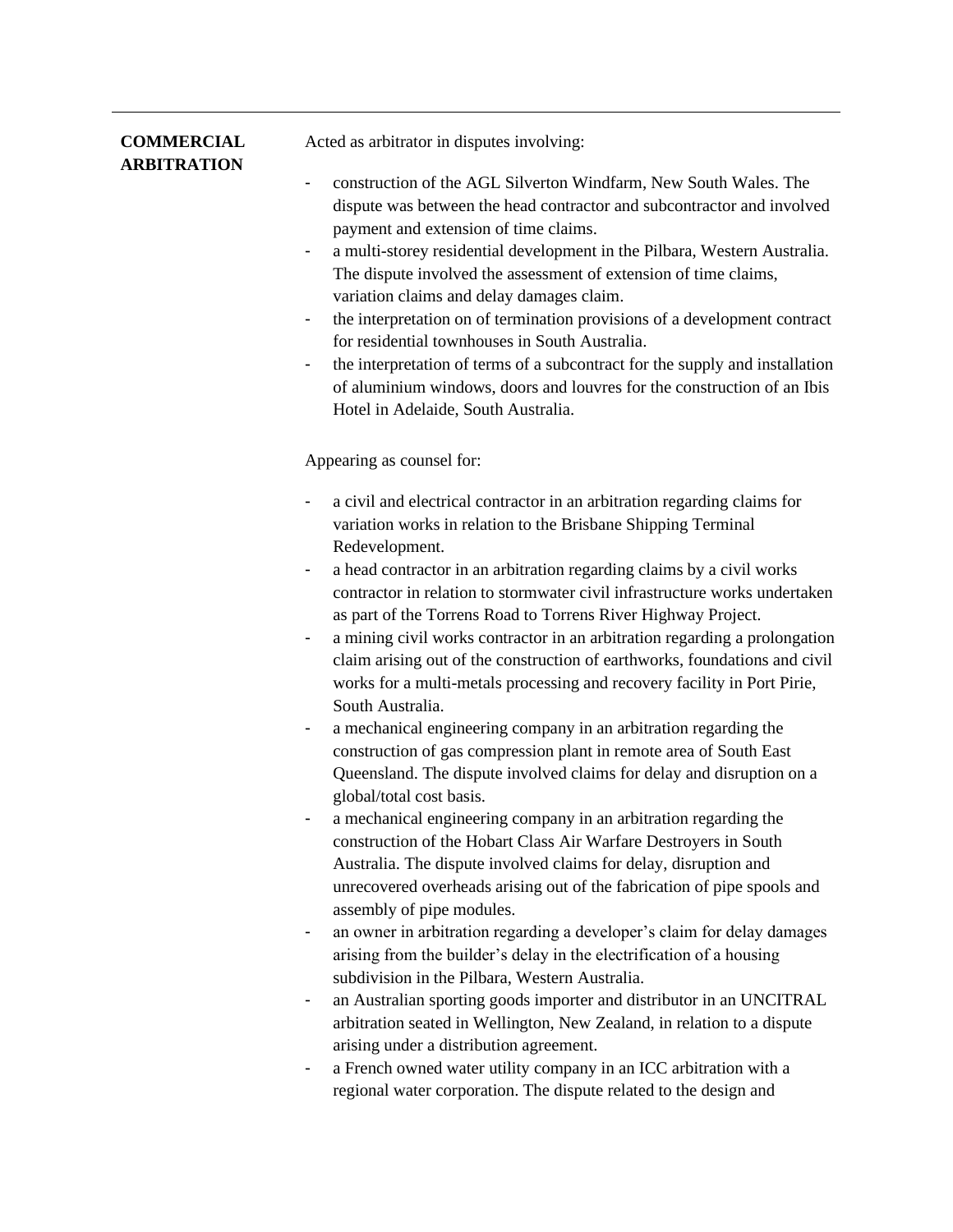construction of waste-water treatment plant in regional Victoria.

- a Canadian owned grain handling business in an arbitration against a New Zealand mechanical engineering company regarding the construction of grain silos in South Australia.
- a mechanical engineering company in a conciliation with a steel manufacturing company regarding the construction of a magnetite ore processing facility in South Australia.
- a civil works contractor in arbitration proceedings against a state government body involving the construction of an underwater pipeline for a marine research laboratory.
- a NSW power station proprietor in a dispute with a mechanical engineering firm regarding the refurbishment of a power station in regional NSW.
- a French bank in an ICC arbitration (London) against a US car hire company regarding a dispute arising out of the cross-border acquisition of UK and European interests in the fleet car hire business.
- a UK armaments manufacturing company in enforcement proceedings brought by a sovereign state in the High Court of Justice England and Wales regarding the enforcement of an ICC arbitral award.
- a US power producer in a LCIA arbitration (London) with a UK power station asset company. The dispute arose out of the cross-border acquisition, by the US firm, of power station assets in the UK.
- a state-owned Chinese pipeline construction company in a dispute with a trans-national consortium (including a sovereign state) involving the engineering, procurement and construction of an oil pipeline in the Sudan.
- a multi-national Canadian rail stock manufacturer in an ICC arbitration with a UK rail transport authority.

| <b>RECOURSE TO</b><br><b>THE COURTS -</b> | Ottoway Engineering Pty Ltd v ASC AWD Shipbuilder Pty Ltd [2017] SASC 69                                                                                                                                |
|-------------------------------------------|---------------------------------------------------------------------------------------------------------------------------------------------------------------------------------------------------------|
| <b>ARBITRATION</b>                        | Viterra Operations Ltd (t/a ABB Grain Storage & Handling) $\nu$ Ewing<br>International Limited Partnership [2010] SASC 328                                                                              |
|                                           | Viterra Operations Ltd (t/a ABB Grain Storage & Handling) v Ewing<br>International Limited Partnership [2011] SASC 83                                                                                   |
| <b>ADJUDICATION</b>                       | Acted as adjudicator more than 50 payment disputes in South Australia,<br>the Northern Territory and Western Australia including in relation to:                                                        |
|                                           | The Barker Inlet Power Station Project to build a 210 MW reciprocating<br>$\blacksquare$<br>engine power station located on Torrens Island, South Australia owned and<br>operated by AGL Energy Limited |

The Ichthys LNG Project, a large-scale project to exploit LNG from the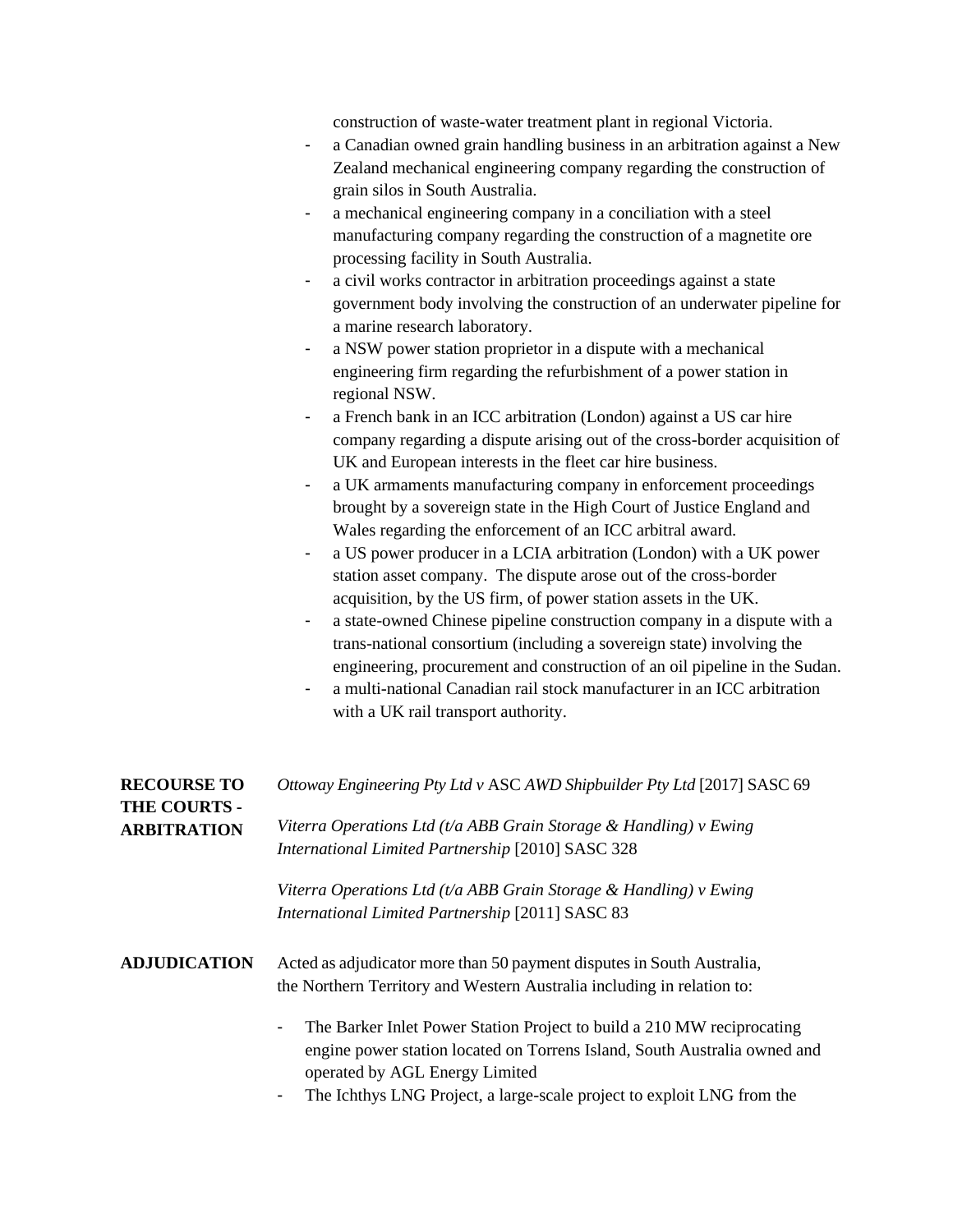|                                                                 | Ichthys Gas Field. The total cost of the Project was in the region of USD 37<br>billion and the disputes concerned the construction of the onshore processing<br>facilities.<br>The Darwin International Airport Terminal Expansion Project.<br>$\blacksquare$<br>The Perth Airport Rail Link Project.<br>The new Royal Adelaide Hospital Project.<br>$\overline{\phantom{a}}$<br>The South Australian Health and Medical Research Institute (SAHMRI)<br>-<br>Project.<br>Mundaring Weir Upgrade Stage 2 Project, Western Australia.<br>$\overline{\phantom{0}}$<br>Jamestown Floating Solar Subframe Project, South Australia.<br>$\blacksquare$ |
|-----------------------------------------------------------------|---------------------------------------------------------------------------------------------------------------------------------------------------------------------------------------------------------------------------------------------------------------------------------------------------------------------------------------------------------------------------------------------------------------------------------------------------------------------------------------------------------------------------------------------------------------------------------------------------------------------------------------------------|
| <b>RECOURSE TO</b><br><b>THE COURTS -</b><br><b>AJUDICATION</b> | McMahon Services Australia Pty Ltd v John Holland Pty Ltd [2018] SADC 134<br>The Trustee for Allway Unit Trust Trading as Westside Mechanical Contracting<br>Pty Ltd v R&D Airconditioning Pty Ltd & Ors [2018] SASC 46<br>Mykra Pty Ltd v All State Maintenance Pty Ltd [2014] SADC 149                                                                                                                                                                                                                                                                                                                                                          |
|                                                                 | Built Environs Pty Ltd v Tali Engineering Pty Ltd & Ors [2013] SASC 84                                                                                                                                                                                                                                                                                                                                                                                                                                                                                                                                                                            |
| <b>CONSTRUCTION</b><br><b>LITIGATION</b>                        | Dwain Phillis v J Anderson Constructions Pty Ltd. & Ors; Stephan & Anor v J<br>Anderson Constructions Pty Ltd & Ors [2020] NTSC 70                                                                                                                                                                                                                                                                                                                                                                                                                                                                                                                |
|                                                                 | Adelaide Hills Council v T&R Nominees Pty Ltd [2020] SADC 145                                                                                                                                                                                                                                                                                                                                                                                                                                                                                                                                                                                     |
|                                                                 | Lucas Earthmovers Pty Ltd v Anglogold Ashanti Australia Ltd & Anor [2019]<br>FCA 1049 and [2019] FCA 1864                                                                                                                                                                                                                                                                                                                                                                                                                                                                                                                                         |
|                                                                 | McIntyre v Quality Roofing Services Pty Ltd : [2019] SASCFC 29; [2019]<br>SASCFC 69; [2017] SADC 62 and [2017] SADC 118                                                                                                                                                                                                                                                                                                                                                                                                                                                                                                                           |
|                                                                 | State of South Australia v Goldstein [2016] SASC 202                                                                                                                                                                                                                                                                                                                                                                                                                                                                                                                                                                                              |
|                                                                 | Ottoway Engineering Pty Ltd v Westpac Banking Corporation [2016] FCA<br>635; (No 2) [2017] FCA 39 and (No 3) [2017] FCA 1500                                                                                                                                                                                                                                                                                                                                                                                                                                                                                                                      |
|                                                                 | Fabtech Australia Pty Ltd v Laing O'Rourke Australia Construction Pty Ltd<br>[2015] FCA 1371                                                                                                                                                                                                                                                                                                                                                                                                                                                                                                                                                      |
|                                                                 | Aistrope & Aistrope v South Australian Housing Trust [2015] SASC 202                                                                                                                                                                                                                                                                                                                                                                                                                                                                                                                                                                              |
|                                                                 | Fitch v S&A Gallo Pty Ltd [2013] SASC 144                                                                                                                                                                                                                                                                                                                                                                                                                                                                                                                                                                                                         |
|                                                                 | Kyren Pty Ltd v Wunda Projects Australia Pty Ltd & Anor [2012] SASCFC 23                                                                                                                                                                                                                                                                                                                                                                                                                                                                                                                                                                          |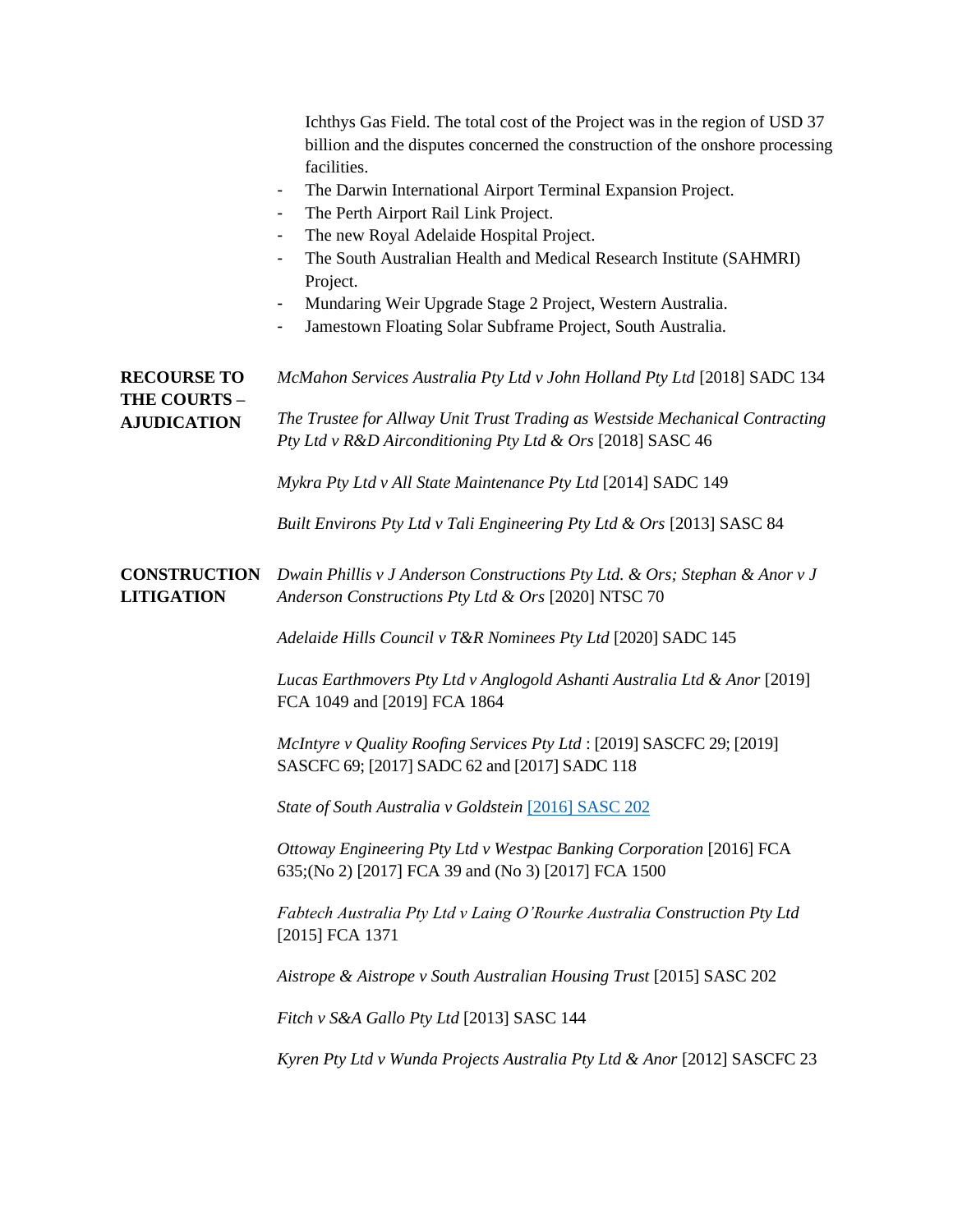*Shelton v Oaktech Pty Ltd* [2011] NTSC 11

*SJ Weir Ltd v Bijok & Anor* [2011] SASCFC 165

**COMMERCIAL LITIGATION** *International Cleaning Services (Australia) Pty Ltd v Daniel Dmytrenko.* [2020] SASC 222

*Cooper v Elia & Anor* [2020] SADC 147

*Schenscher v Adelaide Mushrooms (Nominees) Pty Ltd* [2020] SASC 101

*TTG Nominees Pty Ltd v Aileron Pastoral Holdings Pty Ltd* [2020] NTSC 4 and [2020] NTSC 15

*BJEK Pty Ltd v Henbury Cattle Co Pty Ltd & Ors* [2019] NTSC 86

*FE Accommodation Pty Ltd & Anor v Gold Valley Iron Ore Pty Ltd* [2020] NTSC 61

*Fazche Pty Ltd v Mounzer & Anor, Fazche Pty Ltd v Internal Lynx Pty Ltd* [2019] SADC 194

*Pybar Mining Services Pty Ltd v Challenger Gold Operations Pty Ltd* [2018] SASC 156

*Ecap Finance Pty Ltd v Ottoway Engineering Pty Ltd* [2017] FCA 39 and (No 2) [2017] FCA 237

*Ross v Perpetual Trustees Victoria Ltd & Ors* [2017] SASC 61

*Ottoway Engineering Pty Ltd v Westpac Banking Corporation* [2016] FCA 635; (No 2) [2017] FCA 39; (No 3) [2017] FCA 1500

*Osman v Lockyer and Anor* [2016] SADC 56 (No 2) [2016] SADC 82

*Daher v Gembane & Anor* [2016] SADC 16

*Jackson v Abram & Anor* [2014] SADC 118 and [2015] SASCFC 175

*Allen v Birdanco Nominees Pty Ltd* [2015] FCA 1501

*Laffer v Michelmore Real Estate Group Pty Ltd* [2014] FCA 495

*Rocla Pty Ltd v Plastream Pipe Technologies Pty Ltd & Anor* [2011] SASC 80

*Byrnes v Kendle* (2011) 243 CLR 253